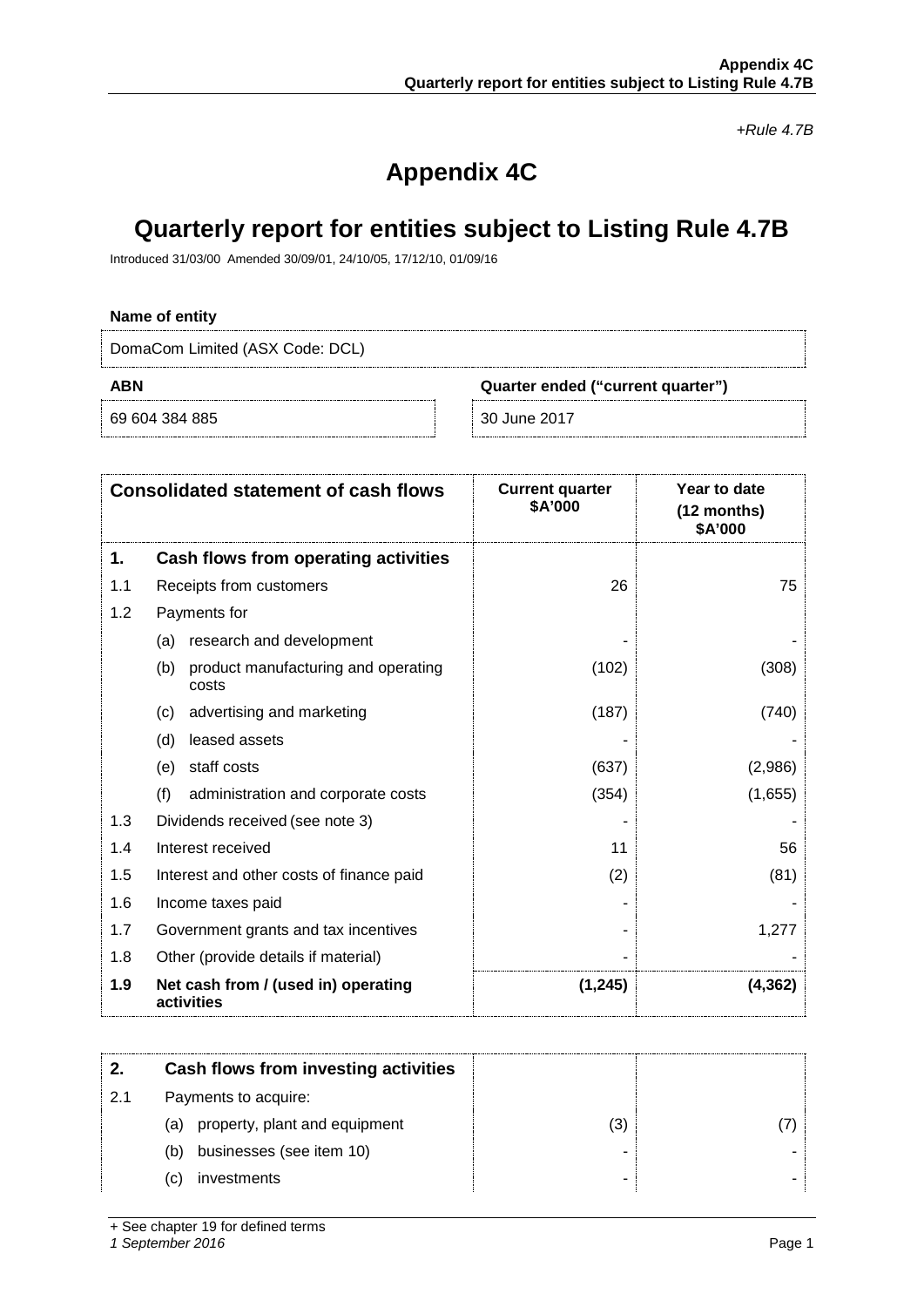| <b>Consolidated statement of cash flows</b> |                                                                                 | <b>Current quarter</b><br>\$A'000 | Year to date<br>(12 months)<br>\$A'000 |
|---------------------------------------------|---------------------------------------------------------------------------------|-----------------------------------|----------------------------------------|
|                                             | (d)<br>intellectual property                                                    |                                   |                                        |
|                                             | other non-current assets (payments for<br>(e)<br>capitalised development costs) | (208)                             | (894)                                  |
| $2.2\phantom{0}$                            | Proceeds from disposal of:                                                      |                                   |                                        |
|                                             | property, plant and equipment<br>(a)                                            |                                   |                                        |
|                                             | businesses (see item 10)<br>(b)                                                 |                                   |                                        |
|                                             | investments<br>(c)                                                              |                                   |                                        |
|                                             | (d)<br>intellectual property                                                    |                                   |                                        |
|                                             | other non-current assets<br>(e)                                                 |                                   |                                        |
| 2.3                                         | Cash flows from loans to other entities                                         |                                   |                                        |
| 2.4                                         | Dividends received (see note 3)                                                 |                                   |                                        |
| 2.5                                         | Other (provide details if material)                                             |                                   |                                        |
| 2.6                                         | Net cash from / (used in) investing<br>activities                               | (211)                             | (901)                                  |

| 3.   | Cash flows from financing activities                                           |         |
|------|--------------------------------------------------------------------------------|---------|
| 3.1  | Proceeds from issues of shares                                                 | 7,261   |
| 3.2  | Proceeds from issue of convertible notes                                       |         |
| 3.3  | Proceeds from exercise of share options                                        |         |
| 3.4  | Transaction costs related to issues of<br>shares, convertible notes or options | (1,033) |
| 3.5  | Proceeds from borrowings                                                       | 700     |
| 3.6  | Repayment of borrowings                                                        | (700)   |
| 3.7  | Transaction costs related to loans and<br>borrowings                           |         |
| 3.8  | Dividends paid                                                                 |         |
| 3.9  | Other (provide details if material)                                            |         |
| 3.10 | Net cash from / (used in) financing<br>activities                              | 6,228   |

|     | Net increase / (decrease) in cash and<br>cash equivalents for the period |         |         |
|-----|--------------------------------------------------------------------------|---------|---------|
| 4.1 | Cash and cash equivalents at beginning of<br>quarter/year to date        | 4.161   | 1.746   |
| 4.2 | Net cash from / (used in) operating<br>activities (item 1.9 above)       | (1,245) | (4,362) |
| 4.3 | Net cash from / (used in) investing activities<br>(item 2.6 above)       | (211)   | 1901    |
| 4.4 | Net cash from / (used in) financing activities<br>item 3.10 above)       |         | ნ 228   |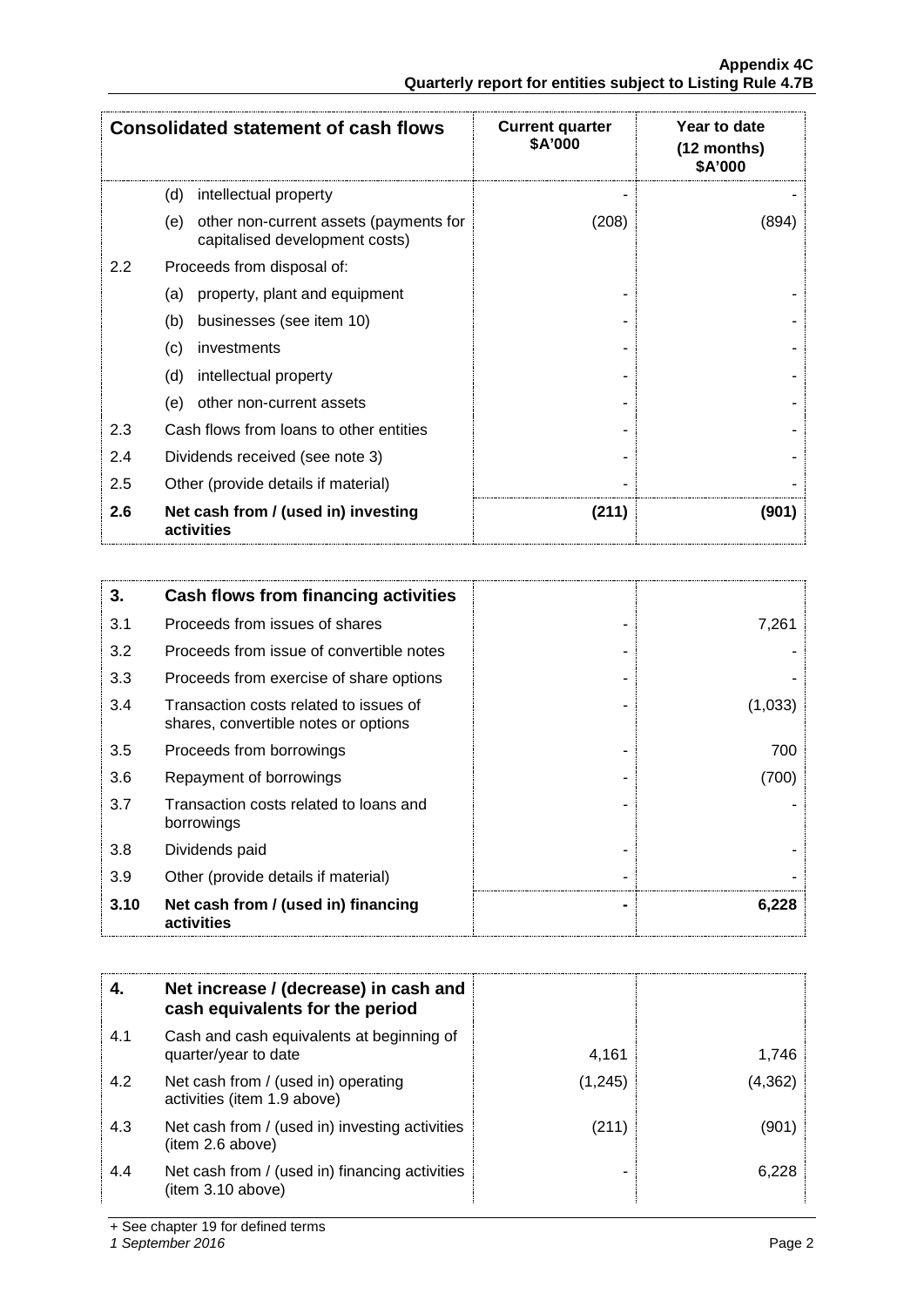-

| <b>Consolidated statement of cash flows</b> |                                                      | <b>Current quarter</b><br>\$A'000 | Year to date<br>$(12$ months)<br>\$A'000 |
|---------------------------------------------|------------------------------------------------------|-----------------------------------|------------------------------------------|
| 4.5                                         | Effect of movement in exchange rates on<br>cash held |                                   |                                          |
| 4.6                                         | Cash and cash equivalents at end of<br>quarter       | 2.705                             | .705                                     |

| 5.  | Reconciliation of cash and cash<br>equivalents<br>at the end of the quarter (as shown in the<br>consolidated statement of cash flows) to the<br>related items in the accounts | <b>Current quarter</b><br>\$A'000 | <b>Previous quarter</b><br>\$A'000 |
|-----|-------------------------------------------------------------------------------------------------------------------------------------------------------------------------------|-----------------------------------|------------------------------------|
| 5.1 | <b>Bank balances</b>                                                                                                                                                          | 2.665                             | 4.161                              |
| 5.2 | Call deposits                                                                                                                                                                 |                                   |                                    |
| 5.3 | <b>Bank overdrafts</b>                                                                                                                                                        |                                   |                                    |
| 5.4 | Other (provide details)                                                                                                                                                       | 40                                |                                    |
| 5.5 | Cash and cash equivalents at end of<br>quarter (should equal item 4.6 above)                                                                                                  | 2.705                             | 4.161                              |

# **6.** Payments to directors of the entity and their associates

- 6.1 Aggregate amount of payments to these parties included in item 1.2
- 6.2 Aggregate amount of cash flow from loans to these parties included in item 2.3
- 6.3 Include below any explanation necessary to understand the transactions included in items 6.1 and 6.2

Payment of remuneration to executive and non-executive directors and their related parties.

- **7. Payments to related entities of the entity and their associates**
- 7.1 Aggregate amount of payments to these parties included in item 1.2
- 7.2 Aggregate amount of cash flow from loans to these parties included in item 2.3
- 7.3 Include below any explanation necessary to understand the transactions included in items 7.1 and 7.2

| <b>Current quarter</b><br>\$A'000 |  |
|-----------------------------------|--|
|                                   |  |
|                                   |  |
|                                   |  |

| <b>Current quarter</b><br>\$A'000 |  |
|-----------------------------------|--|
|                                   |  |
|                                   |  |
|                                   |  |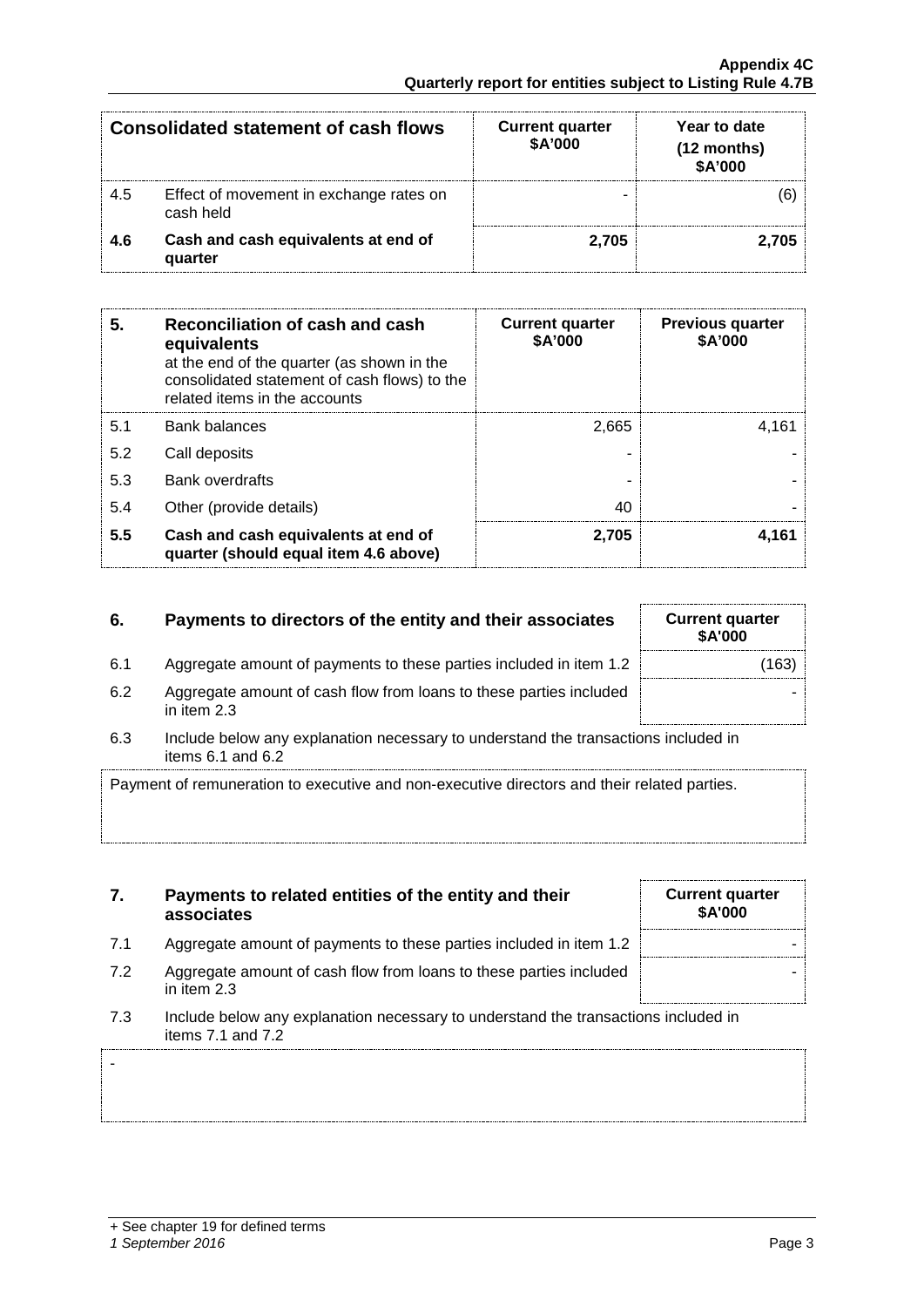| 8. | <b>Financing facilities available</b> |
|----|---------------------------------------|
|    | Add notes as necessary for an         |
|    | understanding of the position         |

8.1 Loan facilities

-

- 8.2 Credit standby arrangements
- 8.3 Other (please specify)

| <b>Total facility amount</b><br>at quarter end<br>\$A'000 | Amount drawn at<br>quarter end<br>\$A'000 |
|-----------------------------------------------------------|-------------------------------------------|
|                                                           |                                           |
|                                                           |                                           |
|                                                           |                                           |

8.4 Include below a description of each facility above, including the lender, interest rate and whether it is secured or unsecured. If any additional facilities have been entered into or are proposed to be entered into after quarter end, include details of those facilities as well.

| 9.  | <b>Estimated cash outflows for next quarter</b>    | \$A'000 |
|-----|----------------------------------------------------|---------|
| 9.1 | Research and development                           |         |
| 9.2 | Product manufacturing and operating costs          | 65      |
| 9.3 | Advertising and marketing                          | 189     |
| 9.4 | Leased assets                                      |         |
| 9.5 | Staff costs                                        | 657     |
| 9.6 | Administration and corporate costs                 | 480     |
| 9.7 | Other (payments for capitalised development costs) | 176     |
| 9.8 | Total estimated cash outflows                      |         |

| 10.  | Acquisitions and disposals of<br>business entities<br>(items $2.1(b)$ and $2.2(b)$ above) | <b>Acquisitions</b> | <b>Disposals</b> |
|------|-------------------------------------------------------------------------------------------|---------------------|------------------|
| 10.1 | Name of entity                                                                            |                     |                  |
| 10.2 | Place of incorporation or<br>registration                                                 |                     |                  |
| 10.3 | Consideration for acquisition or<br>disposal                                              |                     |                  |
| 10 4 | Total net assets                                                                          |                     |                  |
| 10 5 | Nature of business                                                                        |                     |                  |